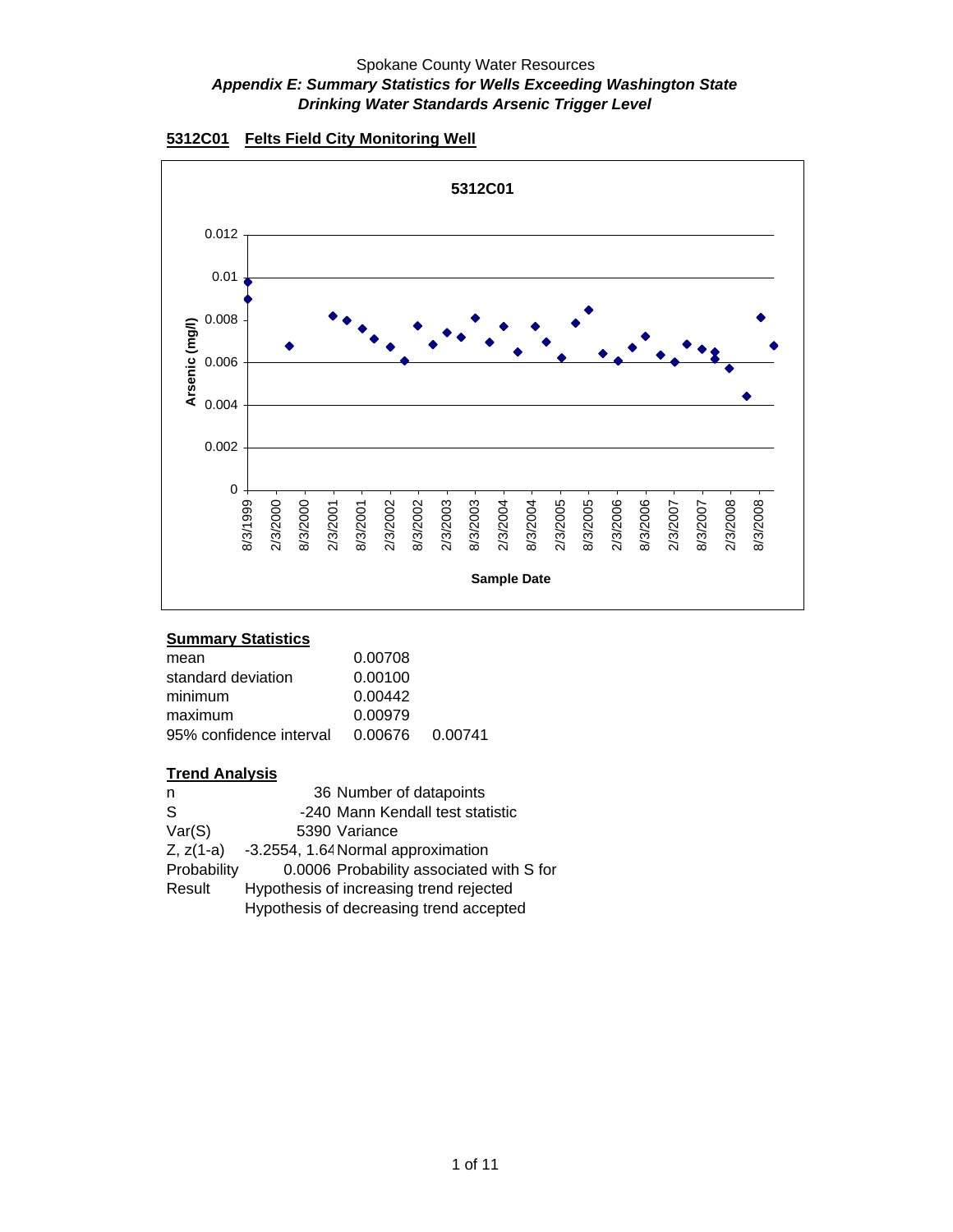

#### **5409C02 Frederick & Bowdish, monitoring well**

#### **Summary Statistics**

| mean                    | 0.00480 |         |
|-------------------------|---------|---------|
| standard deviation      | 0.00054 |         |
| minimum                 | 0.00338 |         |
| maximum                 | 0.00659 |         |
| 95% confidence interval | 0.00460 | 0.00500 |

| n            | 27 Number of datapoints                  |
|--------------|------------------------------------------|
| <sub>S</sub> | -26 Mann Kendall test statistic          |
| Var(S)       | 2301 Variance                            |
| $Z, z(1-a)$  | -0.5212, 1.64 Normal approximation       |
| Probability  | 0.3011 Probability associated with S for |
| Result       | Hypothesis of increasing trend rejected  |
|              | Hypothesis of decreasing trend rejected  |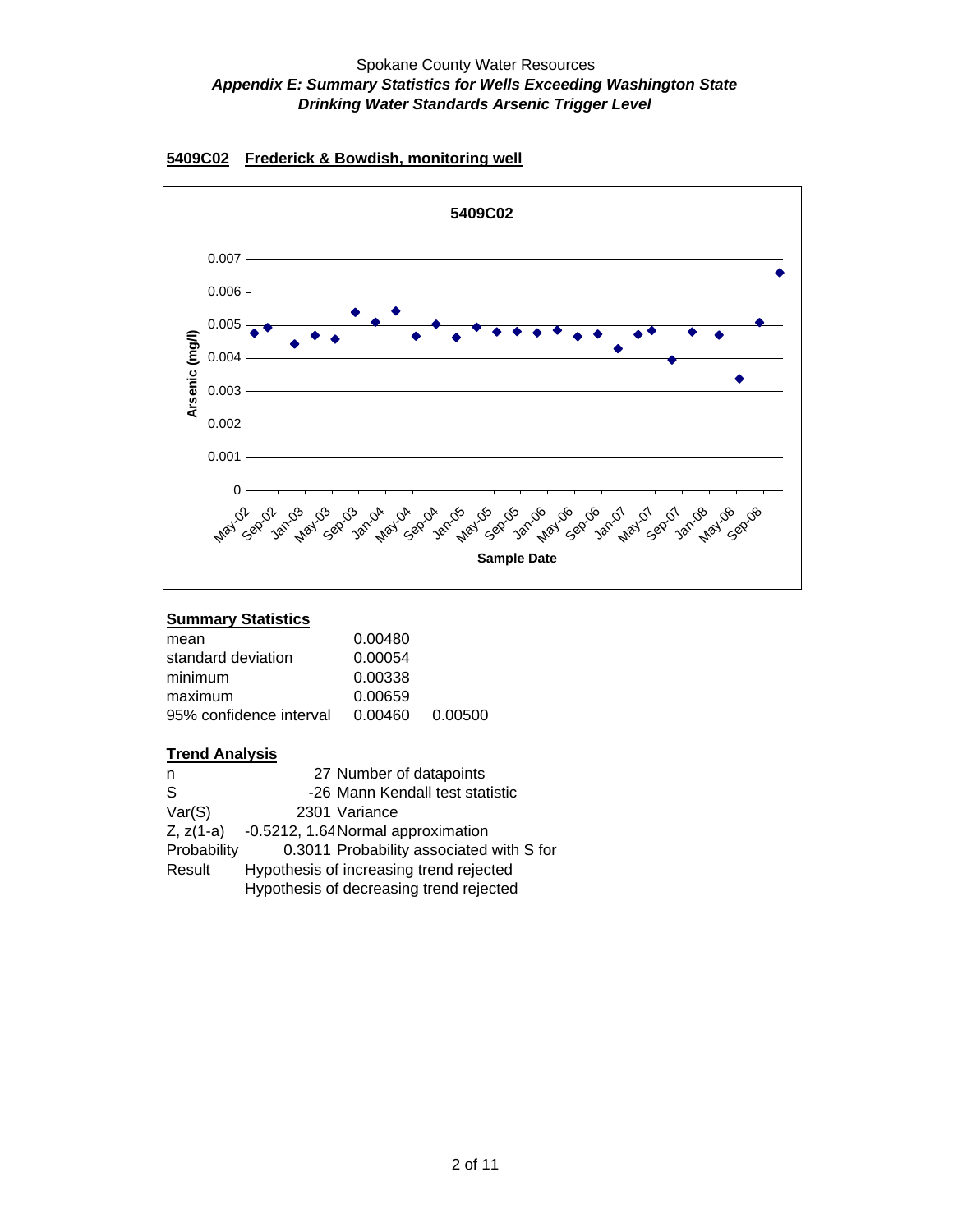

### **5505D01 Trent and Barker Road, monitoring well**

#### **Summary Statistics**

| 0.00523         |  |
|-----------------|--|
| 0.00069         |  |
| 0.00311         |  |
| 0.00728         |  |
| 0.00500 0.00546 |  |
|                 |  |

| n            | 35 Number of datapoints                  |
|--------------|------------------------------------------|
| <sub>S</sub> | -179 Mann Kendall test statistic         |
| Var(S)       | 4958.333 Variance                        |
| $Z, z(1-a)$  | -2.5279, 1.64 Normal approximation       |
| Probability  | 0.0057 Probability associated with S for |
| Result       | Hypothesis of increasing trend rejected  |
|              | Hypothesis of decreasing trend accepted  |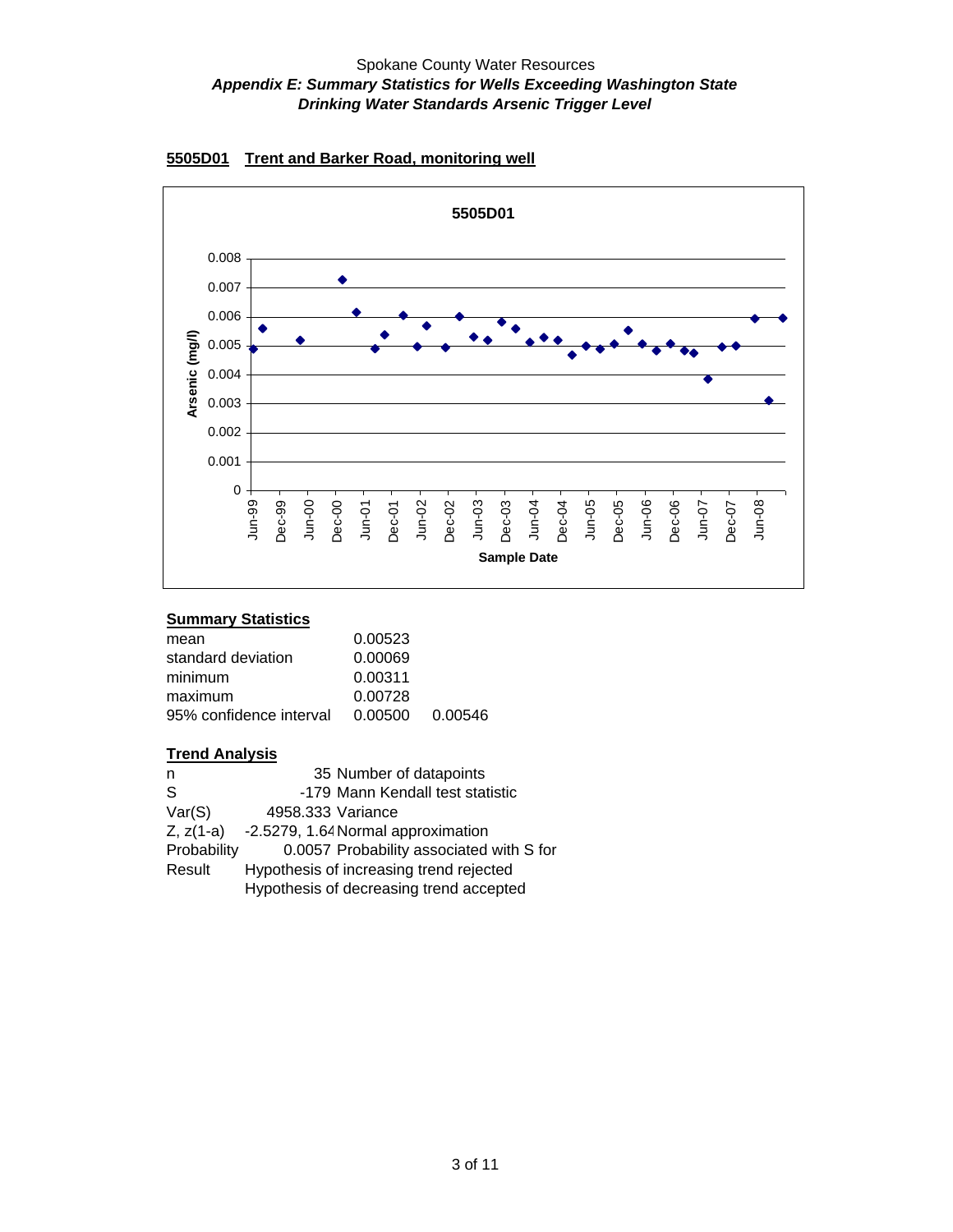

## **5312H01 Orchard Avenue Irrigation District, Site 1**

#### **Summary Statistics**

| mean                    | 0.00520 |                 |
|-------------------------|---------|-----------------|
| standard deviation      | 0.00068 |                 |
| minimum                 | 0.00243 |                 |
| maximum                 | 0.00600 |                 |
| 95% confidence interval |         | 0.00494 0.00546 |

| n           | 26 Number of datapoints                        |
|-------------|------------------------------------------------|
| S           | -68 Mann Kendall test statistic                |
| Var(S)      | 2057.333 Variance                              |
|             | $Z, z(1-a)$ -1.4771, 1.64 Normal approximation |
| Probability | 0.0698 Probability associated with S for       |
| Result      | Hypothesis of increasing trend rejected        |
|             | Hypothesis of decreasing trend rejected        |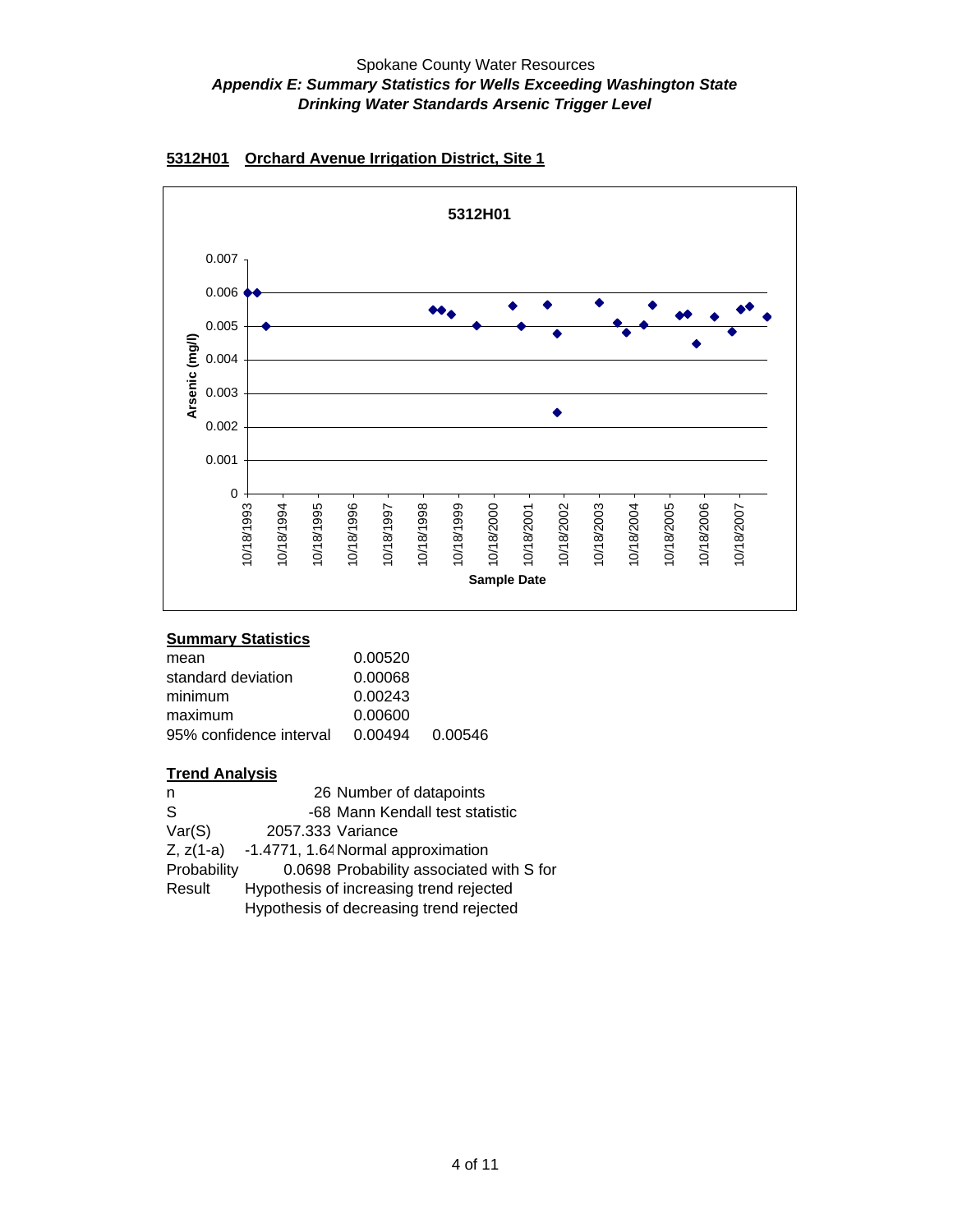



## **Summary Statistics**

| 0.00413 |         |
|---------|---------|
| 0.00036 |         |
| 0.00335 |         |
| 0.00508 |         |
| 0.00401 | 0.00425 |
|         |         |

| n           | 37 Number of datapoints                  |
|-------------|------------------------------------------|
| S           | -175 Mann Kendall test statistic         |
| Var(S)      | 5845 Variance                            |
| $Z, z(1-a)$ | -2.2759, 1.64 Normal approximation       |
| Probability | 0.0114 Probability associated with S for |
| Result      | Hypothesis of increasing trend rejected  |
|             | Hypothesis of decreasing trend accepted  |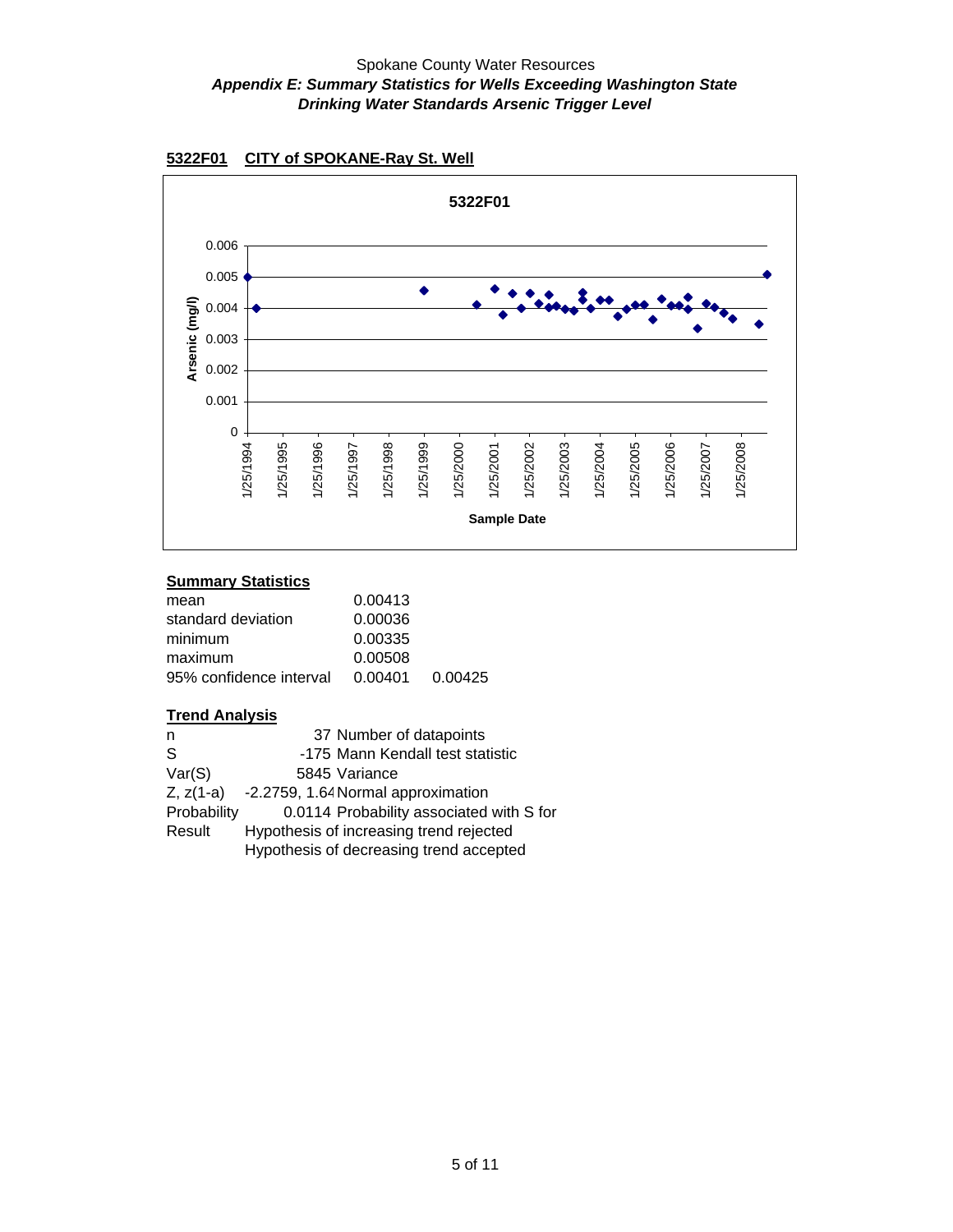

#### **6631M04 Consolidated Irrigation District 19**

#### **Summary Statistics**

| mean                    | 0.00526         |  |
|-------------------------|-----------------|--|
| standard deviation      | 0.00070         |  |
| minimum                 | 0.00388         |  |
| maximum                 | 0.00779         |  |
| 95% confidence interval | 0.00501 0.00551 |  |
|                         |                 |  |

| 31 Number of datapoints                  |
|------------------------------------------|
| 29 Mann Kendall test statistic           |
| 3461.667 Variance                        |
| 0.4759, 1.64! Normal approximation       |
| 0.3171 Probability associated with S for |
| Hypothesis of increasing trend rejected  |
| Hypothesis of decreasing trend rejected  |
|                                          |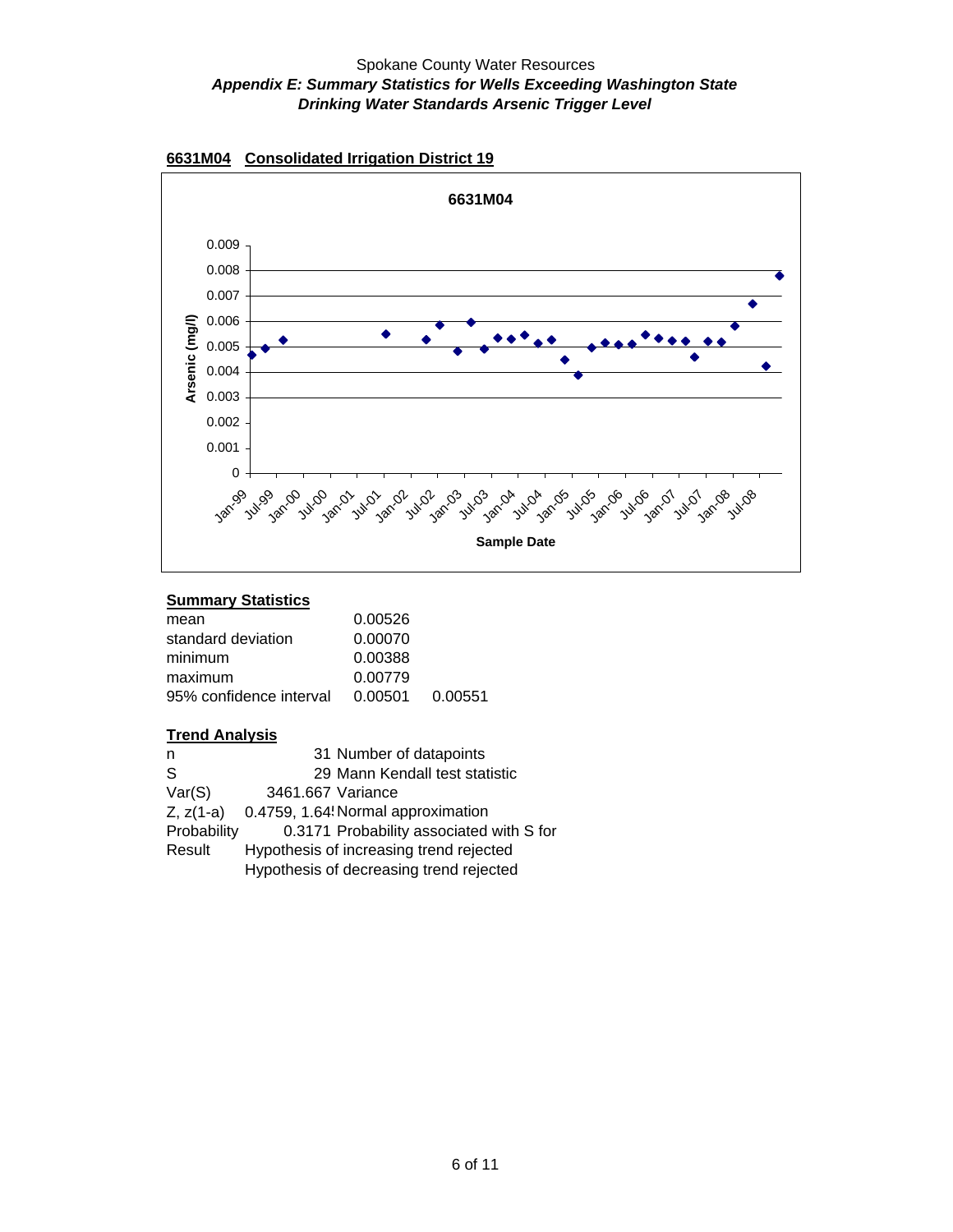

### **6524R01 Idaho Road 1000 ft south of Trent, monitoring well**

#### **Summary Statistics**

| mean                    | 0.00526         |  |
|-------------------------|-----------------|--|
| standard deviation      | 0.00070         |  |
| minimum                 | 0.00388         |  |
| maximum                 | 0.00779         |  |
| 95% confidence interval | 0.00501 0.00551 |  |
|                         |                 |  |

| 31 Number of datapoints                  |
|------------------------------------------|
| 29 Mann Kendall test statistic           |
| 3461.667 Variance                        |
| 0.4759, 1.64! Normal approximation       |
| 0.3171 Probability associated with S for |
| Hypothesis of increasing trend rejected  |
| Hypothesis of decreasing trend rejected  |
|                                          |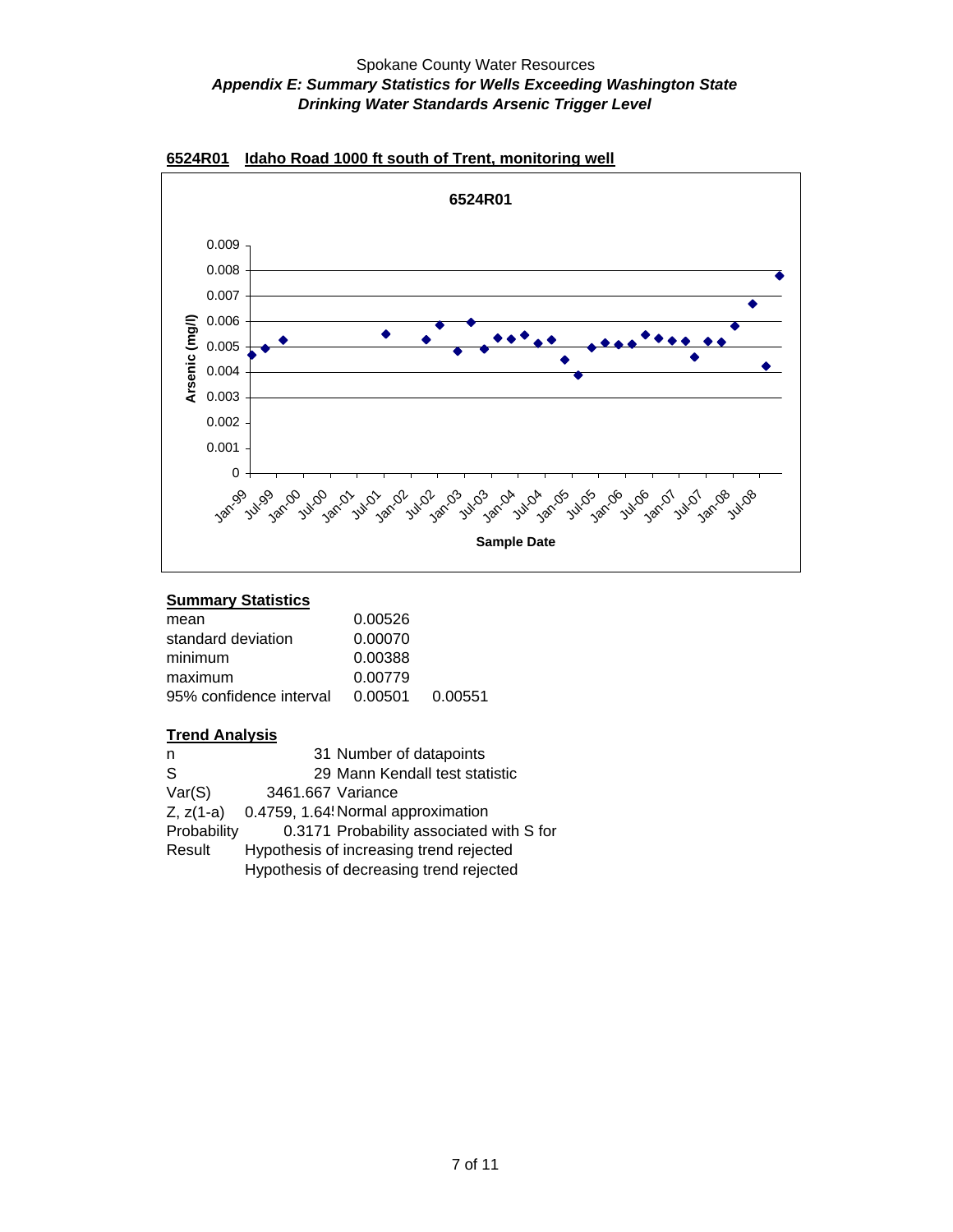

#### **6211K01 Spokane Fish Hatchery well**

### **Summary Statistics**

| mean                    | 0.00349         |  |
|-------------------------|-----------------|--|
| standard deviation      | 0.00063         |  |
| minimum                 | 0.00291         |  |
| maximum                 | 0.00659         |  |
| 95% confidence interval | 0.00329 0.00369 |  |
|                         |                 |  |

| n            | 37 Number of datapoints                        |
|--------------|------------------------------------------------|
| <sub>S</sub> | -113 Mann Kendall test statistic               |
| Var(S)       | 5846 Variance                                  |
|              | $Z, z(1-a)$ -1.4648, 1.64 Normal approximation |
| Probability  | 0.0715 Probability associated with S for       |
| Result       | Hypothesis of increasing trend rejected        |
|              | Hypothesis of decreasing trend rejected        |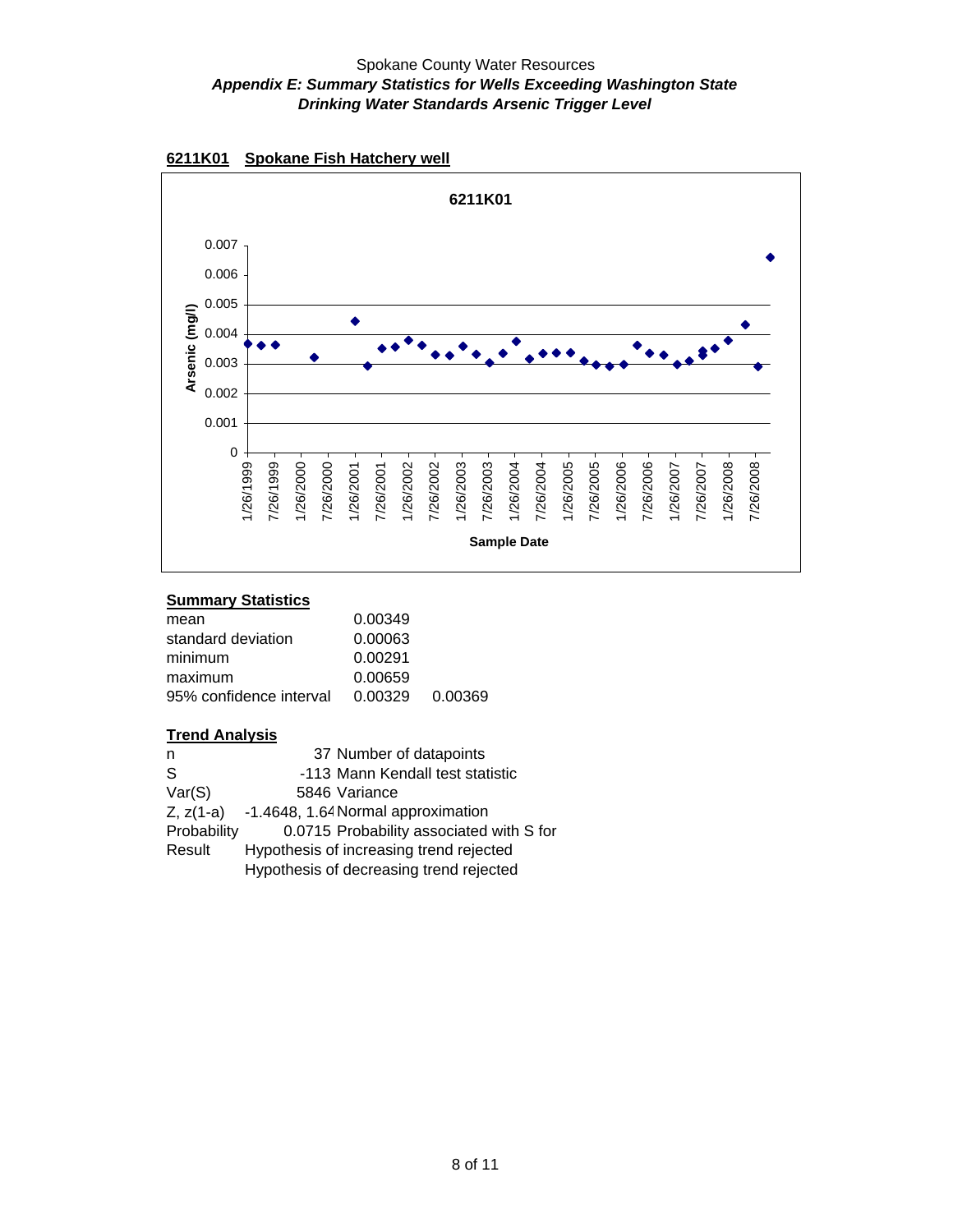



#### **Summary Statistics**

| mean                    | 0.00250         |  |
|-------------------------|-----------------|--|
| standard deviation      | 0.00071         |  |
| minimum                 | 0.00083         |  |
| maximum                 | 0.00525         |  |
| 95% confidence interval | 0.00222 0.00278 |  |
|                         |                 |  |

| 24 Number of datapoints                  |
|------------------------------------------|
| 46 Mann Kendall test statistic           |
| 1625.333 Variance                        |
| 1.1162, 1.64! Normal approximation       |
| 0.1322 Probability associated with S for |
| Hypothesis of increasing trend rejected  |
| Hypothesis of decreasing trend rejected  |
|                                          |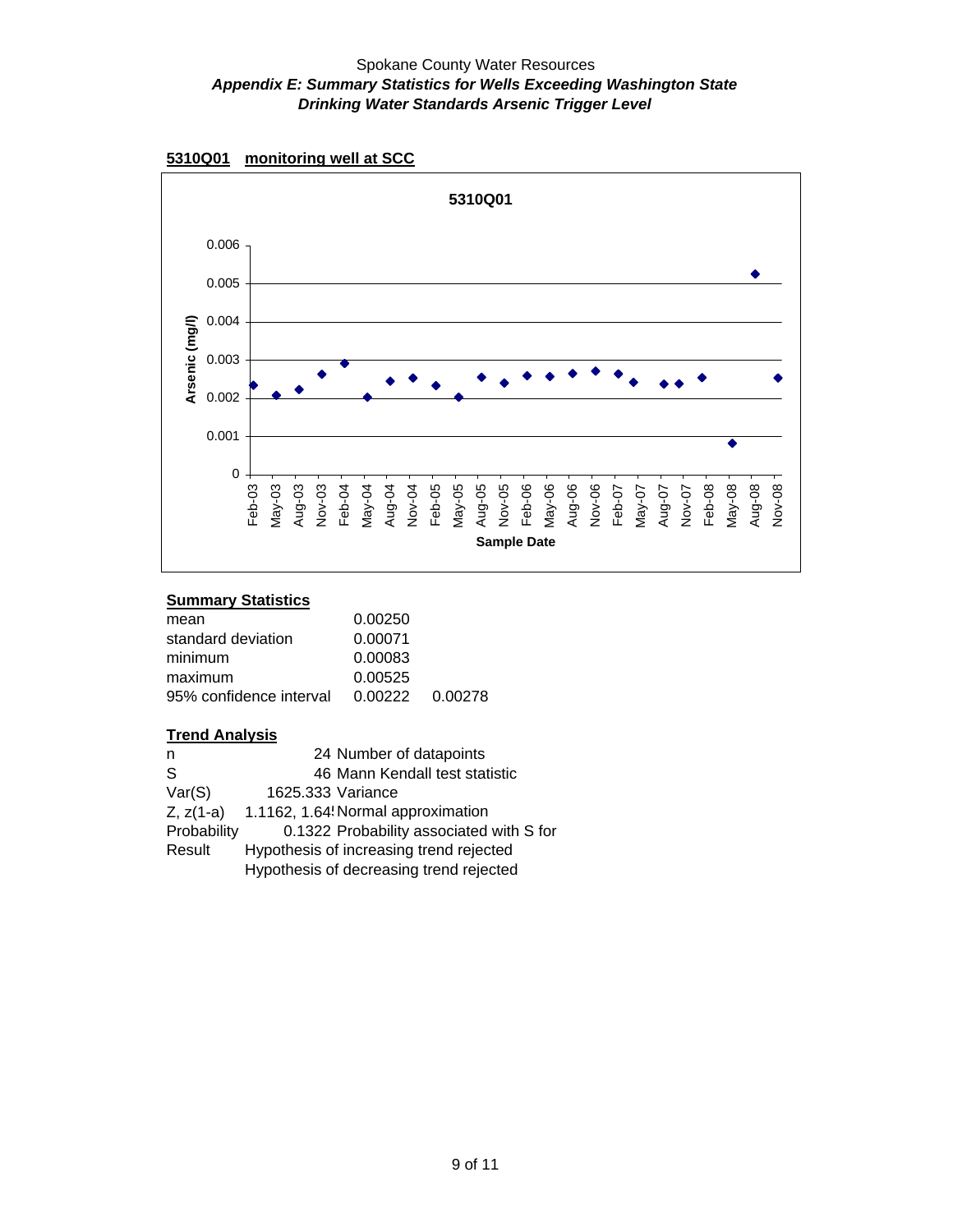

## **6320D01 WHITWORTH WATER DIST. #2, Well 2A**

#### **Summary Statistics**

| mean                    | 0.00339 |                 |
|-------------------------|---------|-----------------|
| standard deviation      | 0.00043 |                 |
| minimum                 | 0.00286 |                 |
| maximum                 | 0.00532 |                 |
| 95% confidence interval |         | 0.00324 0.00354 |
|                         |         |                 |

| n            | 32 Number of datapoints                 |
|--------------|-----------------------------------------|
| <sub>S</sub> | -10 Mann Kendall test statistic         |
| Var(S)       | 3802.667 Variance                       |
| $Z, z(1-a)$  | -0.1459, 1.64 Normal approximation      |
| Probability  | 0.442 Probability associated with S for |
| Result       | Hypothesis of increasing trend rejected |
|              | Hypothesis of decreasing trend rejected |